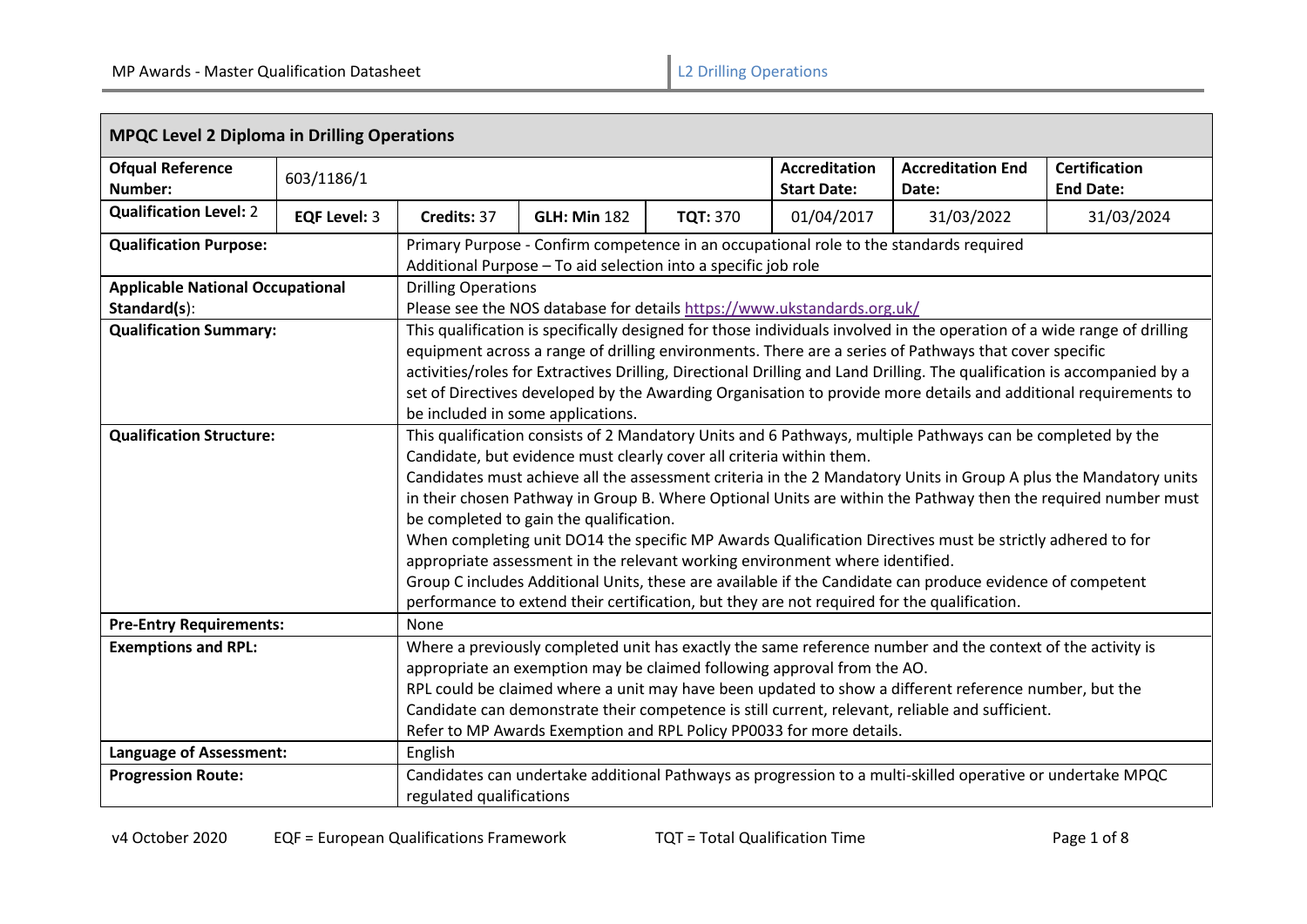| <b>Group A - Mandatory Units all Pathways</b>                                             | <b>Mandatory</b>              | Level          | <b>Credits</b> | <b>Ofqual</b>              | <b>MPQC</b>                   | <b>GLH</b> | <b>RPL Units</b> |
|-------------------------------------------------------------------------------------------|-------------------------------|----------------|----------------|----------------------------|-------------------------------|------------|------------------|
| <b>Unit Title</b>                                                                         | Units (M)                     |                |                | Reference                  | Reference                     |            |                  |
| Contribute to Maintaining Health, Safety and<br>the Environment in the Drilling Workplace | M                             | $\overline{2}$ | 5              | K/615/5414                 | DO02v2                        | 30         | J/508/3062       |
| Conform to Efficient Working Practices in the<br>Workplace                                | M                             | $\overline{2}$ | 3              | Y/617/3794                 | GEN02v3                       | 10         | M/615/5415       |
| Group B - Pathways (At least one must be<br>completed)                                    | <b>Mandatory</b><br>Units (M) | Level          | <b>Credits</b> | <b>Ofqual</b><br>Reference | <b>MP Awards</b><br>Reference | <b>GLH</b> | <b>RPL Units</b> |
| Pathway 1 - Extractives Drilling                                                          |                               |                |                |                            |                               |            |                  |
| Contribute to the Specified Drilling Programme                                            | M                             | $\overline{2}$ | 12             | T/615/5416                 | MO19v2                        | 90         | L/506/7865       |
| Operate and Control Drilling-Related Powered<br><b>Plant and Machinery</b>                | M                             | $\overline{2}$ | 12             | A/615/5417                 | MO20v2                        | 90         | R/506/8113       |
| Drill Holes to Specification and Operational<br>Requirements                              | M                             | $\overline{2}$ | 43             | F/615/5418                 | DO14v2                        | 143        | T/508/3557       |
| Carry out Operator Maintenance on Drilling<br>Plant and Equipment                         | M                             | $\overline{2}$ | $\overline{2}$ | Y/615/5425                 | DO16v2                        | 10         | K/508/3569       |
|                                                                                           |                               |                |                |                            |                               |            |                  |
| Pathway 2 - Directional Drilling - Drill Rig<br><b>Operator</b>                           | <b>Mandatory</b><br>Units (M) | Level          | <b>Credits</b> | <b>Ofqual</b><br>Reference | <b>MP Awards</b><br>Reference | <b>GLH</b> | <b>RPL Units</b> |
| Contribute to the Specified Drilling Programme                                            | M                             | $\overline{2}$ | 12             | T/615/5416                 | MO19v2                        | 90         | L/506/7865       |
| Operate and Control Drilling-related Powered<br><b>Plant and Machinery</b>                | M                             | $\overline{2}$ | 12             | A/615/5417                 | MO20v2                        | 90         | R/506/8113       |
| Set Up Protection and Safety Equipment for the<br>Work Area                               | M                             | $\overline{2}$ | 12             | M/615/5429                 | <b>DO04</b>                   | 40         |                  |
| Receive and Organise Materials and Equipment<br>for the Drilling Activity                 | M                             | $\overline{2}$ | 3              | L/615/5437                 | DO11                          | 12         |                  |
| Drill Holes to Specification and Operational<br>Requirements                              | M                             | $\overline{2}$ | 43             | F/615/5418                 | DO14v2                        | 143        | T/508/3557       |
| Carry out Operator Maintenance on Drilling<br>Plant and Equipment                         | M                             | $\overline{2}$ | $\overline{2}$ | Y/615/5425                 | DO16v2                        | 10         | K/508/3569       |

v4 October 2020 EQF = European Qualifications Framework TQT = Total Qualification Time Page 2 of 8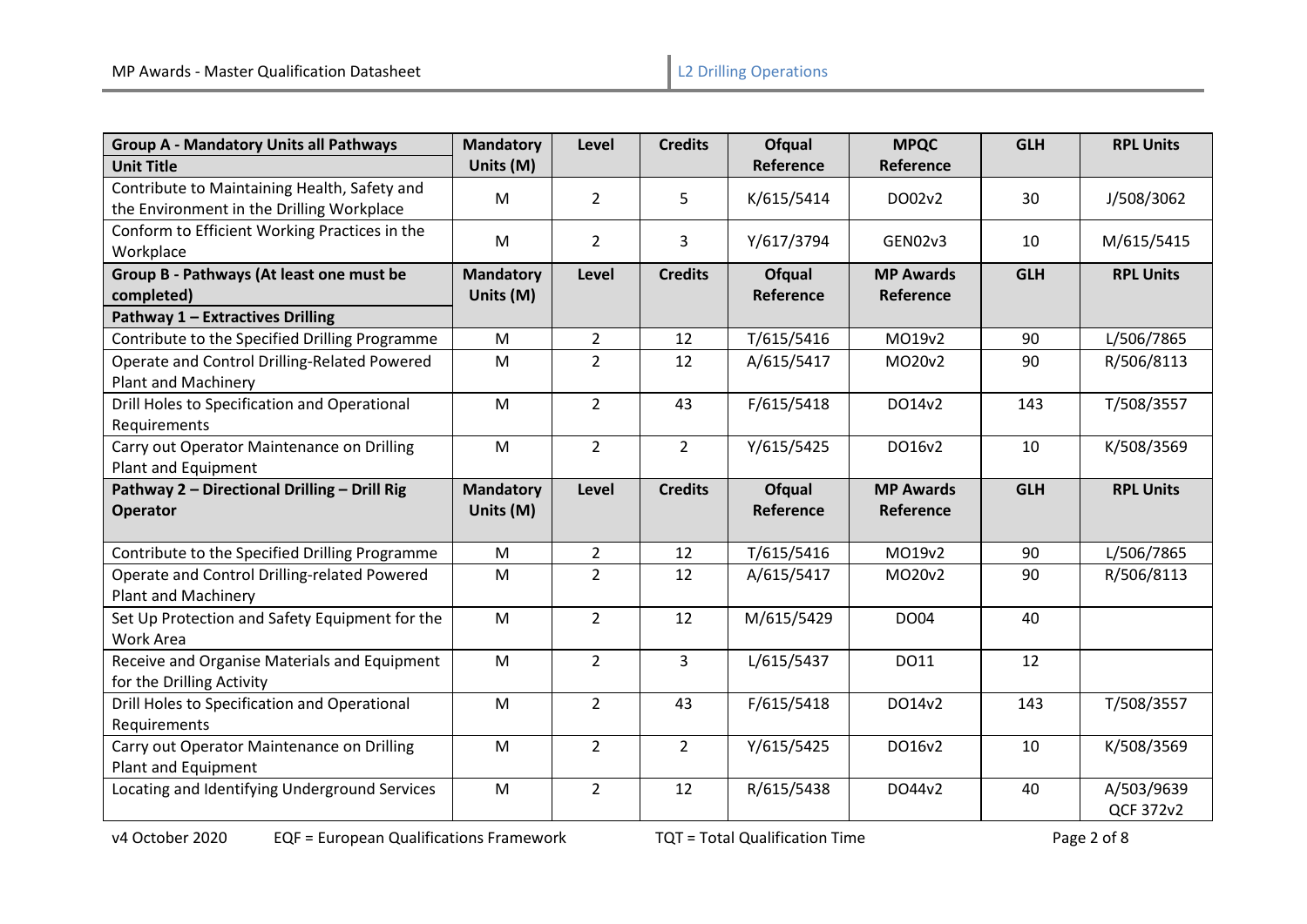| Pathway 3 - Directional Drilling - Drill Fluid                             | <b>Mandatory</b>              | Level          | <b>Credits</b> | Ofqual                            | <b>MP Awards</b>              | <b>GLH</b> | <b>RPL Units</b>                |
|----------------------------------------------------------------------------|-------------------------------|----------------|----------------|-----------------------------------|-------------------------------|------------|---------------------------------|
| <b>Operator</b>                                                            | Units (M)                     |                |                | Reference                         | <b>Reference</b>              |            |                                 |
| Contribute to the Specified Drilling Programme                             | M                             | $\overline{2}$ | 12             | T/615/5416                        | MO19v2                        | 90         | L/506/7865                      |
| Set Up Protection and Safety Equipment for the<br>Work Area                | M                             | $\overline{2}$ | 12             | M/615/5429                        | <b>DO04</b>                   | 40         |                                 |
| Receive and Organise Materials and Equipment<br>for the Drilling Activity  | M                             | $\overline{2}$ | 3              | L/615/5437                        | DO11                          | 12         |                                 |
| Undertaking Mud, Slurry or Fluid Plant<br>Operations in the Workplace      | M                             | $2^{\circ}$    | 26             | R/615/5469                        | DO45                          | 87         | L/600/7112<br><b>QCF 233</b>    |
| Operate Plant to Construct or Form                                         | M                             | $\overline{2}$ | 25             | J/615/5470                        | PL390v2                       | 83         | D/506/6588<br><b>QCF 390Cv2</b> |
| Pathway 4 - Directional Drilling - Locator<br><b>Operator</b>              | <b>Mandatory</b><br>Units (M) | Level          | <b>Credits</b> | <b>Ofqual</b><br>Reference        | <b>MP Awards</b><br>Reference | <b>GLH</b> | <b>RPL Units</b>                |
| Contribute to the Specified Drilling Programme                             | M                             | $\overline{2}$ | 12             | T/615/5416                        | MO19v2                        | 90         | L/506/7865                      |
| Operate Guidance Systems to Form Holes                                     | M                             | $\overline{2}$ | 7              | L/615/5471                        | MO23v2                        | 23         | F/506/8589                      |
| Operate Plant to Construct or Form                                         | M                             | $\overline{2}$ | 25             | J/615/5470                        | PL390v2                       | 83         | D/506/6588<br><b>QCF 390Cv2</b> |
| Set Up Protection and Safety Equipment for the<br>Work Area                | M                             | $\overline{2}$ | 12             | M/615/5429                        | <b>DO04</b>                   | 40         |                                 |
| Locating and Identifying Underground Services                              | M                             | $\overline{2}$ | 12             | R/615/5438                        | DO44v2                        | 40         | A/503/9639<br>QCF 372v2         |
| Pathway 5 - Land Drilling - Lead Driller                                   | <b>Mandatory</b><br>Units (M) | Level          | <b>Credits</b> | <b>Ofqual</b><br><b>Reference</b> | <b>MP Awards</b><br>Reference | <b>GLH</b> | <b>RPL Units</b>                |
| Set Up Protection and Safety Equipment for the<br>Work Area                | M                             | $\overline{2}$ | 12             | M/615/5429                        | DO04                          | 40         |                                 |
| Operate and Control Drilling-related Powered<br><b>Plant and Machinery</b> | M                             | $\overline{2}$ | 12             | A/615/5417                        | MO20v2                        | 90         | R/506/8113                      |
| Drill Holes to Specification and Operational<br>Requirements               | M                             | $\overline{2}$ | 43             | F/615/5418                        | DO14v2                        | 143        | T/508/3557                      |
| Carry out Operator Maintenance on Drilling<br>Plant and Equipment          | M                             | $\overline{2}$ | $\overline{2}$ | Y/615/5425                        | DO16v2                        | 10         | K/508/3569                      |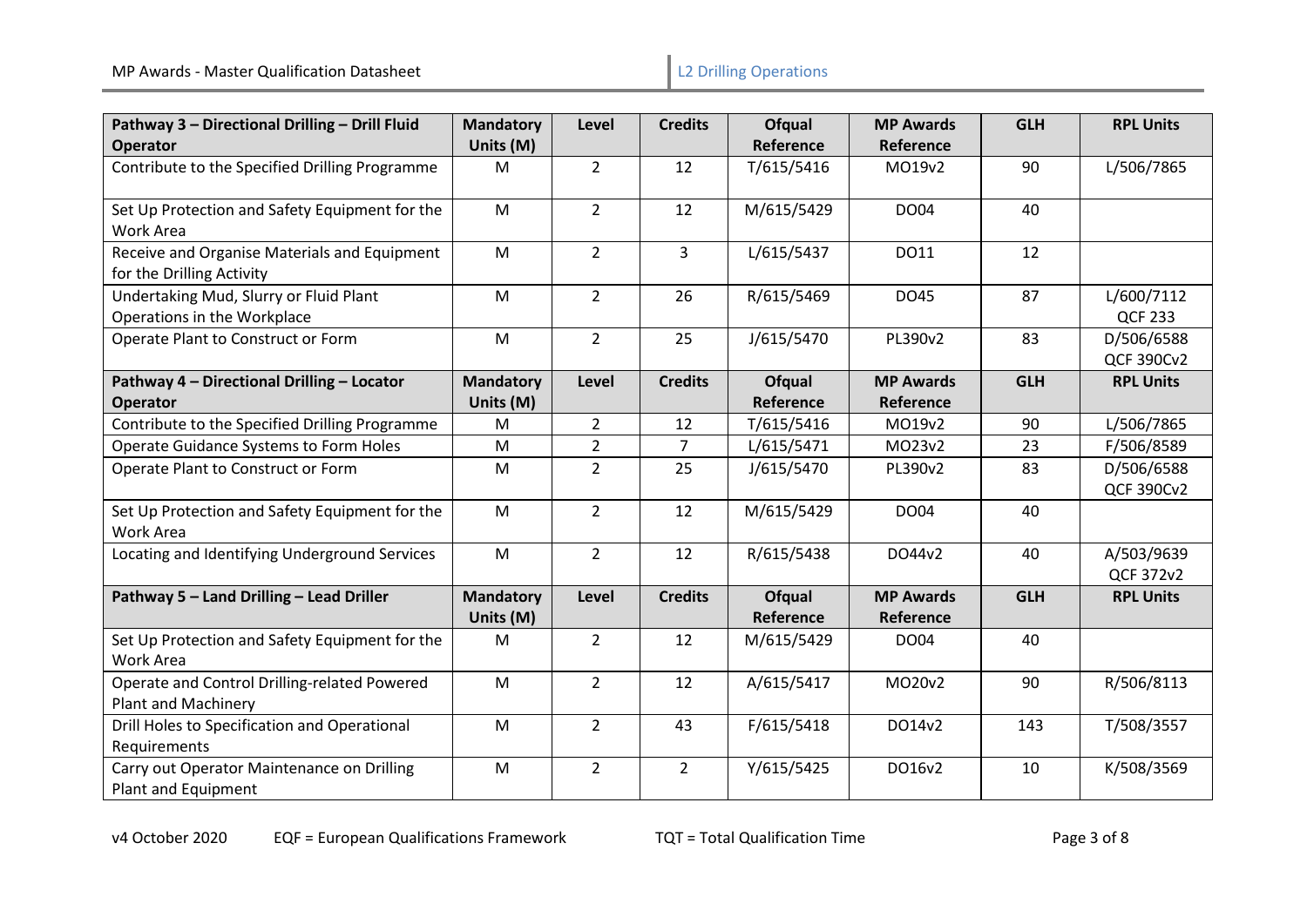| Locating and Identifying Underground Services                                         | M                             | $\overline{2}$ | 12                             | R/615/5438                 | DO44v2                               | 40         | A/503/9639<br>QCF 372v2        |
|---------------------------------------------------------------------------------------|-------------------------------|----------------|--------------------------------|----------------------------|--------------------------------------|------------|--------------------------------|
| Pathway 5 - Optional Units - One must be<br>completed                                 | <b>Optional</b><br>Units (O)  | Level          | <b>Credits</b>                 | Ofqual<br>Reference        | <b>MP Awards</b><br><b>Reference</b> | <b>GLH</b> | <b>RPL Units</b>               |
| Receive and Organise Materials and Equipment<br>for the Drilling Activity             | $\circ$                       | $\overline{2}$ | $\overline{3}$                 | L/615/5437                 | DO11                                 | 12         |                                |
| Measure and Set Out Dimensional Control for<br>the Drilling Requirement               | $\circ$                       | $\overline{3}$ | $\overline{2}$                 | J/615/5467                 | DO13                                 | 10         |                                |
| Reinstate the Drilling Area of Operations and<br>Complete Works                       | $\mathsf O$                   | $\overline{2}$ | 4                              | R/615/5472                 | DO15                                 | 18         |                                |
| Unload and Load Mobile Plant and Equipment<br>from Transportation                     | $\circ$                       | $\overline{3}$ | $\overline{4}$                 | Y/615/5473                 | DO37v2                               | 24         | H/508/3571                     |
| Undertaking Mud, Slurry or Fluid Plant<br>Operations in the Workplace                 | $\mathsf{O}$                  | $\overline{2}$ | 26                             | R/615/5469                 | DO45                                 | 87         | L/600/7112<br><b>QCF 233</b>   |
| Pathway 6 - Land Drilling - Support Operative                                         | <b>Mandatory</b><br>Units (M) | Level          | <b>Credit</b><br><b>Points</b> | <b>Ofqual</b><br>Reference | <b>MP Awards</b><br>Reference        | <b>GLH</b> | <b>RPL Units</b>               |
| Set Up Protection and Safety Equipment for the<br>Work Area                           | M                             | $\overline{2}$ | 12                             | M/615/5429                 | DO04                                 | 40         |                                |
| Contribute to the Specified Drilling Programme                                        | M                             | $\overline{2}$ | 12                             | T/615/5416                 | MO19v2                               | 90         | L/506/7865                     |
| Receive and Organise Materials and Equipment<br>for the Drilling Activity             | M                             | $\overline{2}$ | 3                              | L/615/5437                 | DO11                                 | 12         |                                |
| Pathway 6 - Optional Units - One must be<br>completed                                 | <b>Optional</b><br>Units (O)  | Level          | <b>Credit</b><br><b>Points</b> | Ofqual<br>Reference        | <b>MP Awards</b><br>Reference        | <b>GLH</b> | <b>RPL Units</b>               |
| Reinstate the Drilling Area of Operations and<br>Complete Works                       | O                             | $\overline{2}$ | 4                              | R/615/5472                 | DO15                                 | 18         |                                |
| Carry out Operator Maintenance on Drilling<br>Plant and Equipment                     | $\mathsf{O}$                  | $\overline{2}$ | $2^{\circ}$                    | Y/615/5425                 | DO16v2                               | 10         | K/508/3569                     |
| Prepare and Operate Powered Units, Tools,<br>Pedestrian Plant, Machinery or Equipment | $\mathsf{O}$                  | $\overline{2}$ | $\overline{7}$                 | D/615/5474                 | DO46                                 | 23         | F/506/4672<br><b>QCF 400v2</b> |
| Locating and Identifying Underground Services                                         | $\mathsf{O}$                  | 2 <sup>1</sup> | 12                             | R/615/5438                 | DO44v2                               | 40         | A/503/9639<br>QCF 372v2        |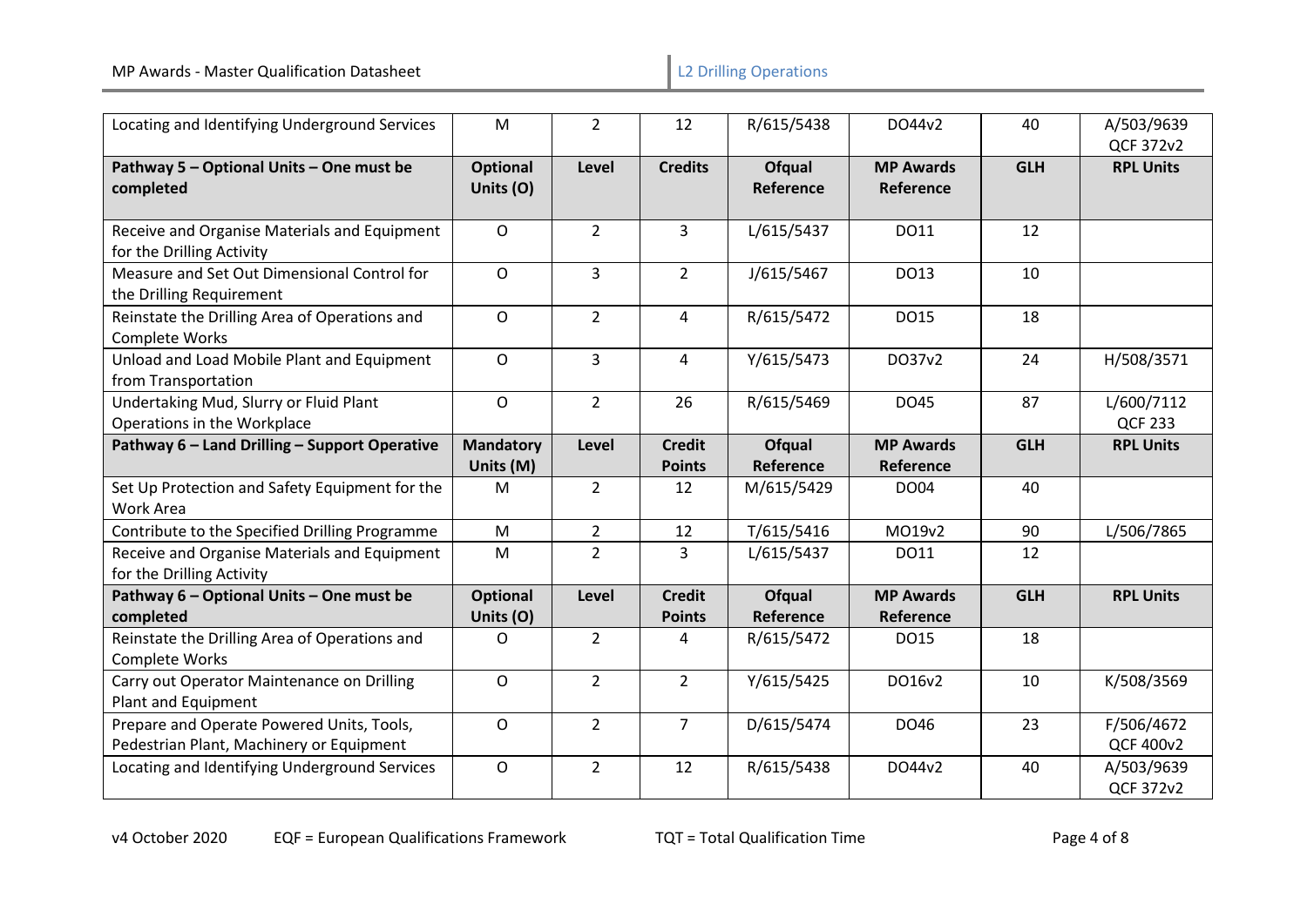| <b>Group C - Additional Units</b>          | <b>Additional</b> | Level | <b>Credit</b> | Ofqual     | <b>MP Awards</b>   | <b>GLH</b> | <b>RPL Units</b> |
|--------------------------------------------|-------------------|-------|---------------|------------|--------------------|------------|------------------|
| <b>Unit Title</b>                          | Units (A)         |       | <b>Points</b> | Reference  | Reference          |            |                  |
| Unload and Load Mobile Plant and Equipment | A                 |       | 4             | Y/615/5473 | DO37 <sub>v2</sub> | 24         | H/508/3571       |
| from Transportation                        |                   |       |               |            |                    |            |                  |
| Use of Technologies to Support Drilling    | A                 |       | b             | K/615/5476 | DO39v2             | 20         | M/508/3573       |
| Operations                                 |                   |       |               |            |                    |            |                  |
| Conduct a Health, Safety and Environmental | А                 |       |               | M/615/5477 | DO40 <sub>v2</sub> | 35         | F/508/3576       |
| Risk Assessment of the Drilling Operation  |                   |       |               |            |                    |            |                  |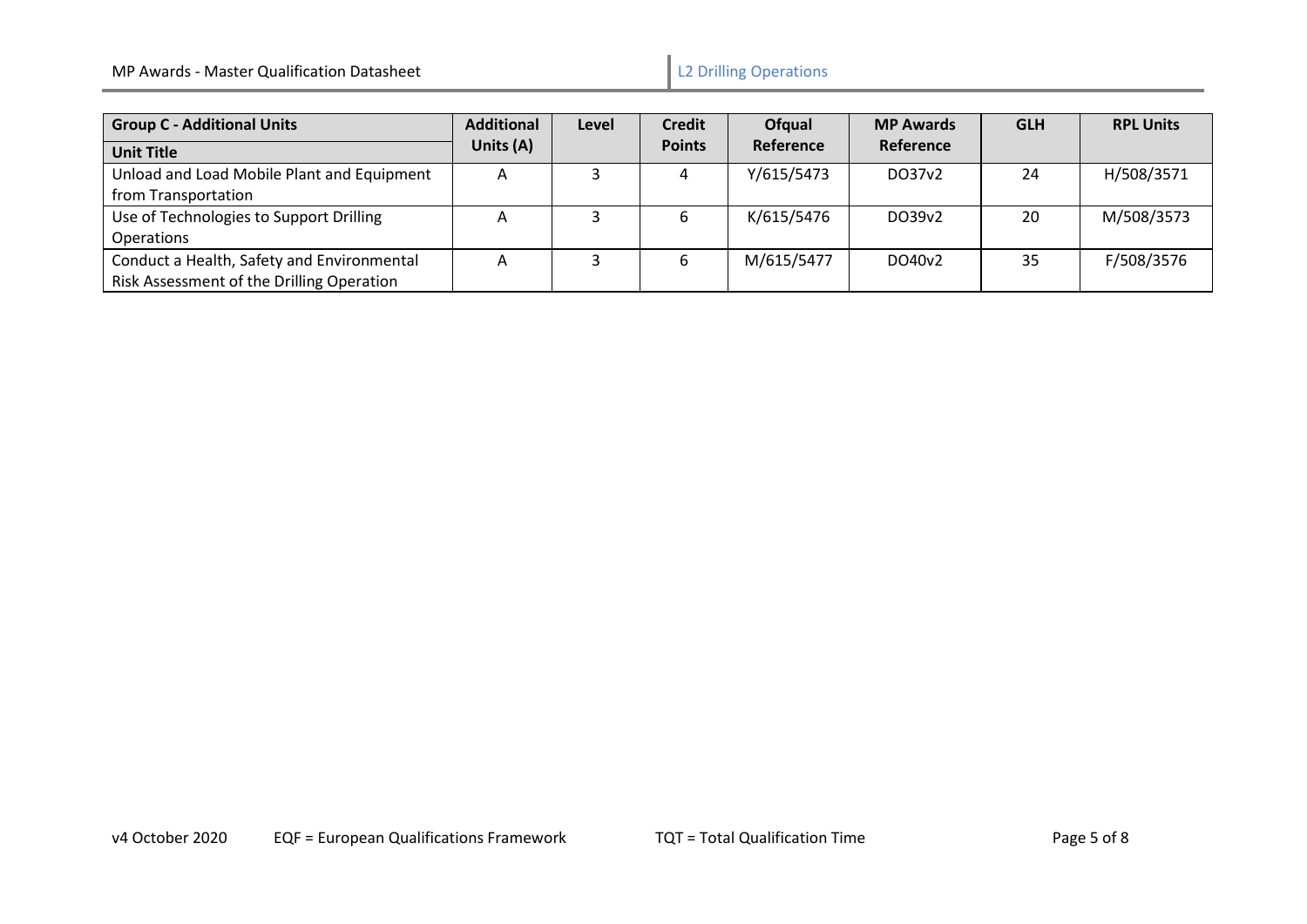# **Centre Staff Requirements:**

## **Assessors** and **Internal Verifiers** must:

## **1.** Be r**egistered** and recognised **by an Approved Centre**, **registered and approved by MP Awards.**

2. Hold, or are working towards the appropriate qualification as listed in the table below:

| <b>Assessor</b>                                                                                                                                                                                                                                                                                                                                                                          | <b>Internal Verifier</b>                                                                                                                                                                                                                                                                                                                                                                                                                           |
|------------------------------------------------------------------------------------------------------------------------------------------------------------------------------------------------------------------------------------------------------------------------------------------------------------------------------------------------------------------------------------------|----------------------------------------------------------------------------------------------------------------------------------------------------------------------------------------------------------------------------------------------------------------------------------------------------------------------------------------------------------------------------------------------------------------------------------------------------|
| Level 3 Award in Assessing Competence in the Work<br>Environment, or<br>Level 3 Certificate in Assessing Vocational Achievement, or<br>SQA Accredited L&D 9DI Assess Workplace Competence Using<br>Direct and Indirect Methods (SCQF Level 8), or<br>A1 Assess Learners Using a Range of Methods*, or<br>D32 and D33 Assess Learner Performance Using Differing<br>Sources of Evidence*. | Level 4 Award in the Internal Quality Assurance of the Assessment<br>Process and Practice, or<br>Level 4 Certificate in Leading the Internal Quality Assurance of<br>Assessment Process and Practice, or<br>• SQA Accredited L&D 11 Internally Monitor and Maintain the<br>Quality of Workplace Assessment (SCQF Level 8), or<br>V1 Conduct Internal Verification of the Assessment Process*, or<br>D34 Internally Verify the Assessment Process*. |
| *Holders of A1, D32 or D33 must:                                                                                                                                                                                                                                                                                                                                                         | *Holders of V1 or D34 must:                                                                                                                                                                                                                                                                                                                                                                                                                        |
| Assess to the revised National Occupational Standards<br>(NOS) for Assessment;                                                                                                                                                                                                                                                                                                           | Verify to the revised National Occupational Standards (NOS)<br>for Internal Verification;                                                                                                                                                                                                                                                                                                                                                          |
| Show evidence of CPD to the revised NOS;                                                                                                                                                                                                                                                                                                                                                 | Show evidence of CPD to the revised NOS;                                                                                                                                                                                                                                                                                                                                                                                                           |
| Show evidence of having assessed within the last 18 months;                                                                                                                                                                                                                                                                                                                              | Show evidence of having internally verified within the last 18<br>$\bullet$<br>months.                                                                                                                                                                                                                                                                                                                                                             |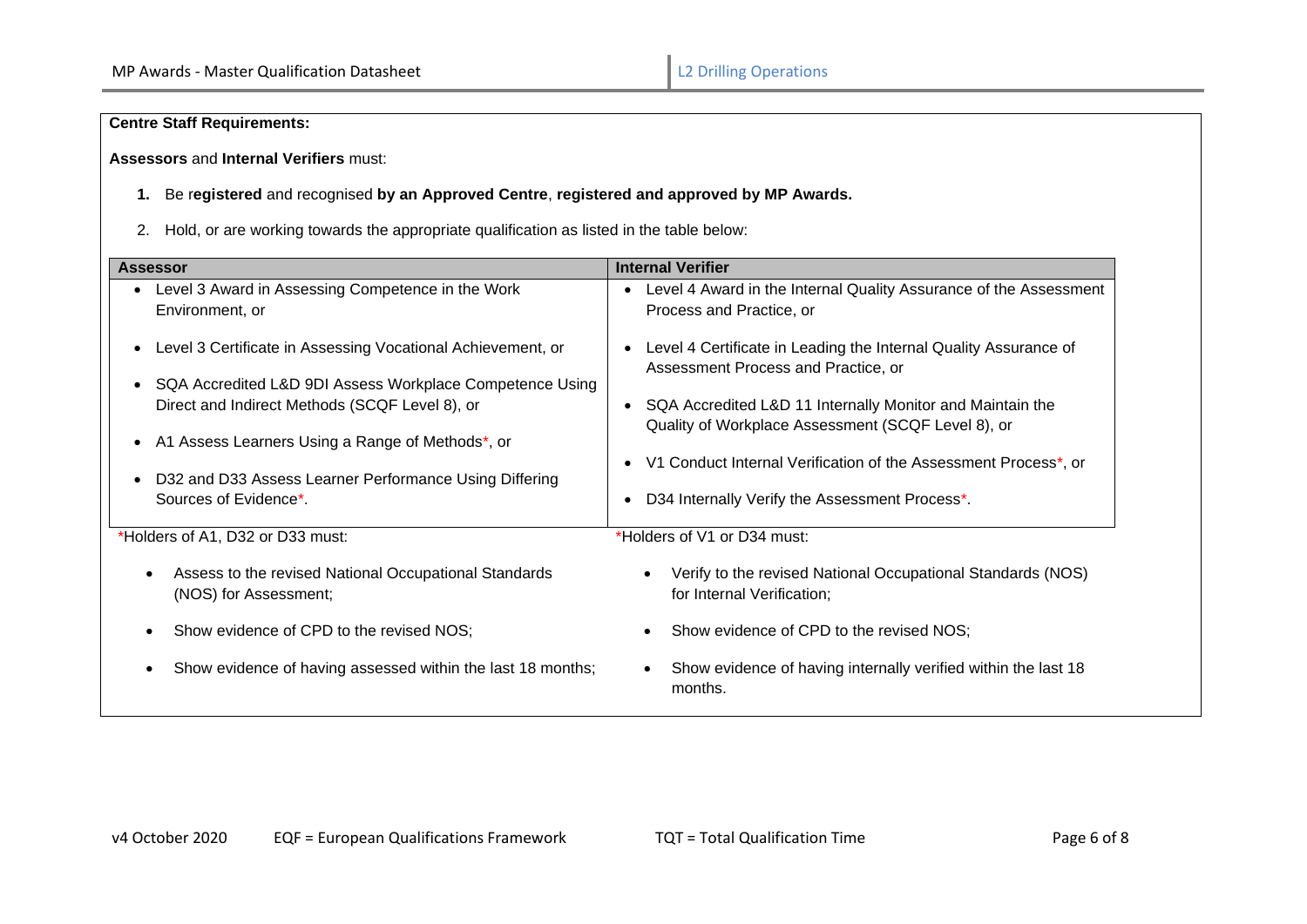#### **Assessment Methods:**

### **Must be assessed and quality assured in accordance with the MP Futures SSO Assessment Strategy and MP Awards evidence requirements.**

For this qualification all learning outcomes must be assessed using methods appropriate to the assessment of competence-based qualifications. There must be valid, authentic and sufficient evidence for all the assessment criteria. There is no requirement for each unit to be assessed separately. Indeed, Assessors are encouraged to adopt a holistic approach but it is essential that evidence for the assessment criteria in each unit is also identified individually.

The primary source of performance evidence will be from examining products of work produced by the Candidate supported by observation in the workplace, Candidate testimony and questioning/discussions, supported by other forms of evidence such as witness testimonies.

## **Simulation is generally not allowed, exceptions to this will be indicated in the appropriate Assessment Strategy/ies, these must be agreed prior to use with the External Verifier.**

### **Minimum Performance Evidence Requirements:**

Competence must be demonstrated by **repeatable** performance in the workplace over a minimum period of **10 weeks.** This timeframe should be measured from the first to the last assessment and **must include a minimum of 2 assessments on different dates.**

### **Assessing Knowledge and Understanding:**

For this qualification all learning outcomes must be assessed using methods appropriate to the assessment of workplace knowledge. There must be valid, authentic and sufficient evidence for all of the assessment criteria. The examples in the list are not exhaustive.

**Holistic approach** is encouraged

Verbal/written questioning (recorded)

Professional interview (recorded)

Candidate statements

### **Assessment System:**

Whilst Approved Centres are free to develop their own assessment record system; MP Awards has developed a ready-made system for Centres to use which is available at no cost. However, Centres are advised to check with MP Awards when devising their own assessment system to ensure it meets the standards in full.

**Endorsements:** The categories and endorsements in the table below are provided to enable the selection of the correct type of equipment and working activity that will be assessed to gain the qualification, these details will show on the reverse of the certificate issued. If more than one category or endorsement is selected then clear evidence relating to each of them must be provided to meet the requirements of the qualification.